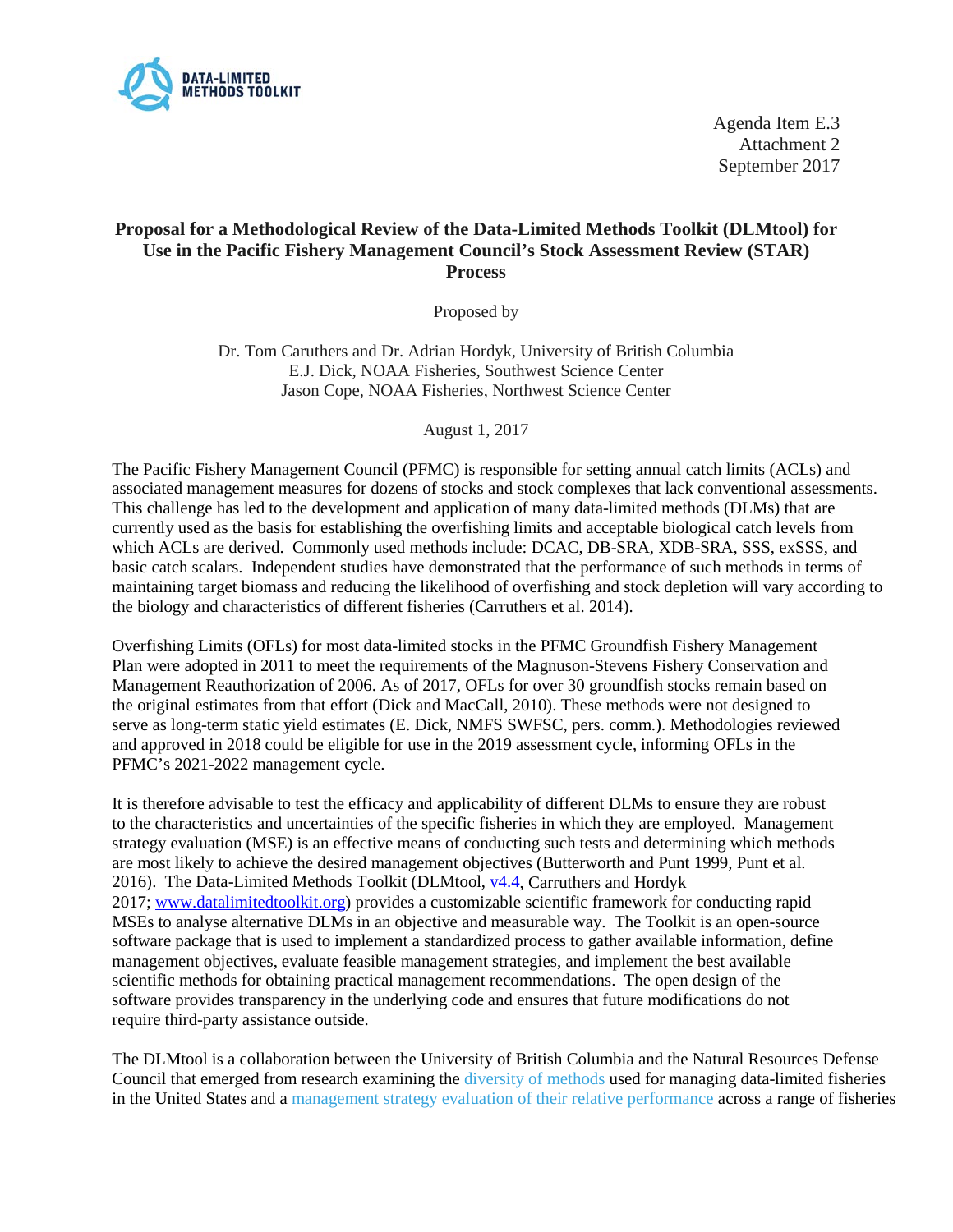(Newman et al. 2015; Carruthers et al. 2014). In early 2014, a conceptual version of the Toolkit wa[s presented at](https://www.nrdc.org/sites/default/files/improving-data-limited-fisheries-report.pdf)  [a workshop](https://www.nrdc.org/sites/default/files/improving-data-limited-fisheries-report.pdf) of experts from NOAA Fisheries, state agencies, academic institutions, and non-governmental organizations to determine its utility and to refine its functionality (Newman et al. 2014).

The Toolkit has been developed in close collaboration with fisheries scientists and has been used for management and academic research for over 30 fisheries, including by NOAA Fisheries' Southeast and Mid-Atlantic Regions, the California Department of Fish & Wildlife, and the Canadian DFO. The NOAA Fisheries' Southeast Fisheries Science Center has used DLMtool to review data-limited methods and their application to six tropical reef fish in the U.S. [Caribbean](http://sedarweb.org/sedar-46) and eight [similar](http://sedarweb.org/sedar-49) stocks in the Gulf of [Mexico.](http://sedarweb.org/sedar-49) These applications were the subject of peer-review with independent experts as part of the SEDAR process (SEDAR 46, 2016; SEDAR 49, 2016). The Mid-Atlantic Fishery Management Council (MAFMC) also has used the DLMtool to inform the management of three stocks: black sea bass, blueline tilefish, and Atlantic mackerel. In conjunction with UBC and NRDC, the State of California recently conducted a [demonstration of the DLMtool with four case study stocks](http://www.datalimitedtoolkit.org/wp-content/uploads/2017/07/Applying-MSE-to-CA-Fisheries-Case-Studies-Recommendations.pdf) for possible adoption as part of the State's fishery management program (Hordyk et al. 2017). Canadian DFO also has used the DLMtool for MSEs of [two Pacific rockfish,](http://www.datalimitedtoolkit.org/wp-content/uploads/2017/06/COSEWIC_Evaluation_Canary_and_Rougheye_Rockfish_Carruthers.pdf) and is in the process of initiating a three-year program to expand the use of MSEs for all of its unassessed stocks under management (Carruthers 2016).

For this project, we propose to demonstrate the utility of the DLMtool by conducting case study MSEs for data-limited stocks from the Pacific region. The MSE process will involve developing operating models with detailed information on the species, fishing fleets, and assumptions regarding observation and implementation error. The project team will then work to develop performance limits and objectives that are consistent with NOAA policy under the Magnuson-Stevens Act. The MSE will simulation test all potentially applicable data-limited methods, including any additional methods developed specifically by NOAA, to identify the best available methods for providing catch advice for each stock. The project team will then work with NOAA scientists to input into DLMtool all available and relevant fishery data for each stock and to run the best available methods identified through the MSE. The resulting output will be specific catch recommendations for each stock. The project will also identify the value of information to inform future data collection. We will use the results of the MSE to highlight the value of improving the quality (i.e., accuracy and precision) of current data and the benefits of prioritizing future data collection on the highest value information. Finally, we will provide recommendations for a process that integrates the use of the DLMtool into the Pacific Region's fisheries management system, including how use of the DLMtool can be standardized and scaled up to be applied to all unassessed stocks under management, the resources and training that will be required to accomplish this, and an acceptable peer review process for resulting advice.

## **References**

- Butterworth, D.S., Punt, A.E., 1999. Experiences in the evaluation and implementation of management procedures. *ICES J. Mar. Sci. J. Cons.* 56,985–998. Carruthers, T., and Hordyk, A. 2017. DLMtool: Data-Limited Methods Toolkit. http://cran.rproject.org/web/packages/DLMtool/index.html.
- Carruthers, T. 2016. Evaluation of BC Rougheye Rockfish (Sebastes aleutianus) and Canary Rockfish (Sebastes pinniger) in reference to COSEWIC criteria. Technical Report to Oceans Canada.
- Carruthers, T., Punt, A., Walters, C., MacCall, A., McAllister, M., Dick, E.J., Cope, J., 2014. Evaluating methods for setting catch limits in data-limited fisheries. *Fisheries Research*, 153: 48–68.
- Dick, E.J. and A.D. MacCall. 2010. Estimates of Sustainable Yield for 50 Data-Poor Stocks in the Pacific Coast Groundfish Fishery Management Plan. NOAA Technical Memorandum NMFS, NOAA-TM-NMFS-SWFSC-460. 201 p.

Hordyk, A., Newman, D., Carruthers, T., Suatoni, L. 2017. Applying MSE to California Fisheries: Case Studies and Recommendations. Technical Report to the California Department of Fish & Wildlife.

- Newman, D., Berkson, J., & Suatoni, L. 2015. Current methods for setting catch limits for data-limited fish stocks in the United States. *Fisheries Research*, 164, 86–93.
- Newman, D., Carruthers, T., MacCall, A., Porch, C., Suatoni, L. 2014. Improving the Science and Management of Data-Limited Fisheries: An Evaluation of Current Methods and Recommended Approaches, *Natural Resources Defense Council*.